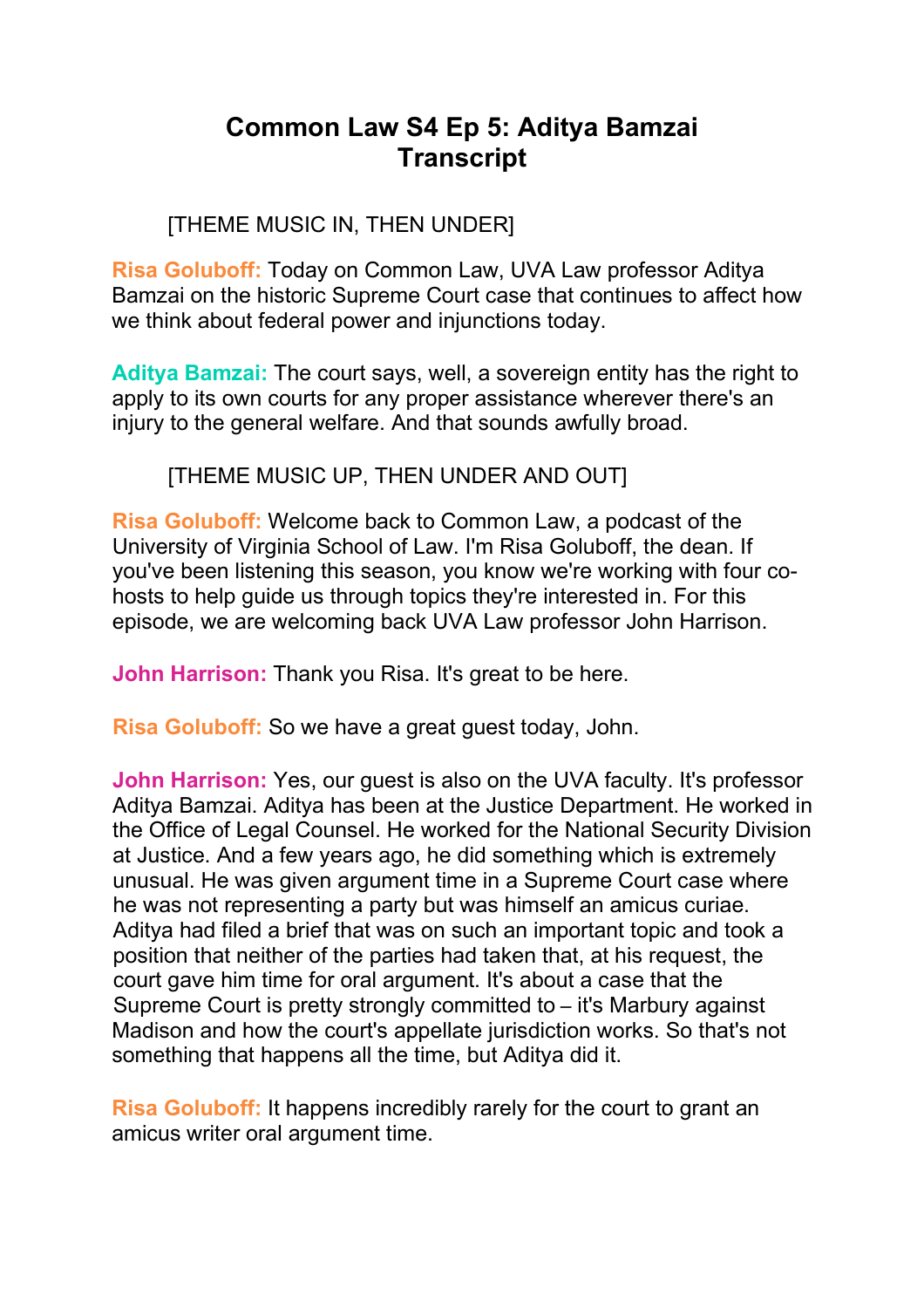**John Harrison:** It is virtually unheard of.

**Risa Goluboff:** Really fascinating.

**John Harrison:** Yeah.

**Risa Goluboff:** And what are we talking about today?

**John Harrison:** Risa, Aditya has been doing some work on the famous late 19th century case In re Debs, which turns out to be one of the foundational cases for the litigation the Supreme Court recently had, United States against Texas.

**Risa Goluboff:** So that's the case where the federal government was suing the state of Texas for its law that essentially prohibits abortions after six weeks of pregnancy. And one of the big questions in the case was whether the federal government could even bring suit in federal court to obtain injunctive or declaratory relief against the state of Texas and to prohibit others from enforcing the law. The Supreme Court ultimately dismissed the case as improvidently granted, or "DIG'd it," as we like to say.

**John Harrison:** At the oral argument in United States against Texas, there was considerable discussion, not surprisingly, about In re Debs, which is the case that Aditya has taken as the foundation for the work that we're going to be talking about today.

**Risa Goluboff:** Terrific. We will be right back with UVA Law professor Aditya Bamzai.

[THEME MUSIC UP, THEN UNDER AND OUT]

**John Harrison:** Hi, Aditya. Welcome to the podcast. Good to have you here.

**Aditya Bamzai:** Thanks so much. It's great to be here.

**Risa Goluboff:** Great to have you, Aditya.

**John Harrison:** Why don't we start with the story of that still epochal 1895 case In re Debs, and the tumultuous surrounding circumstances.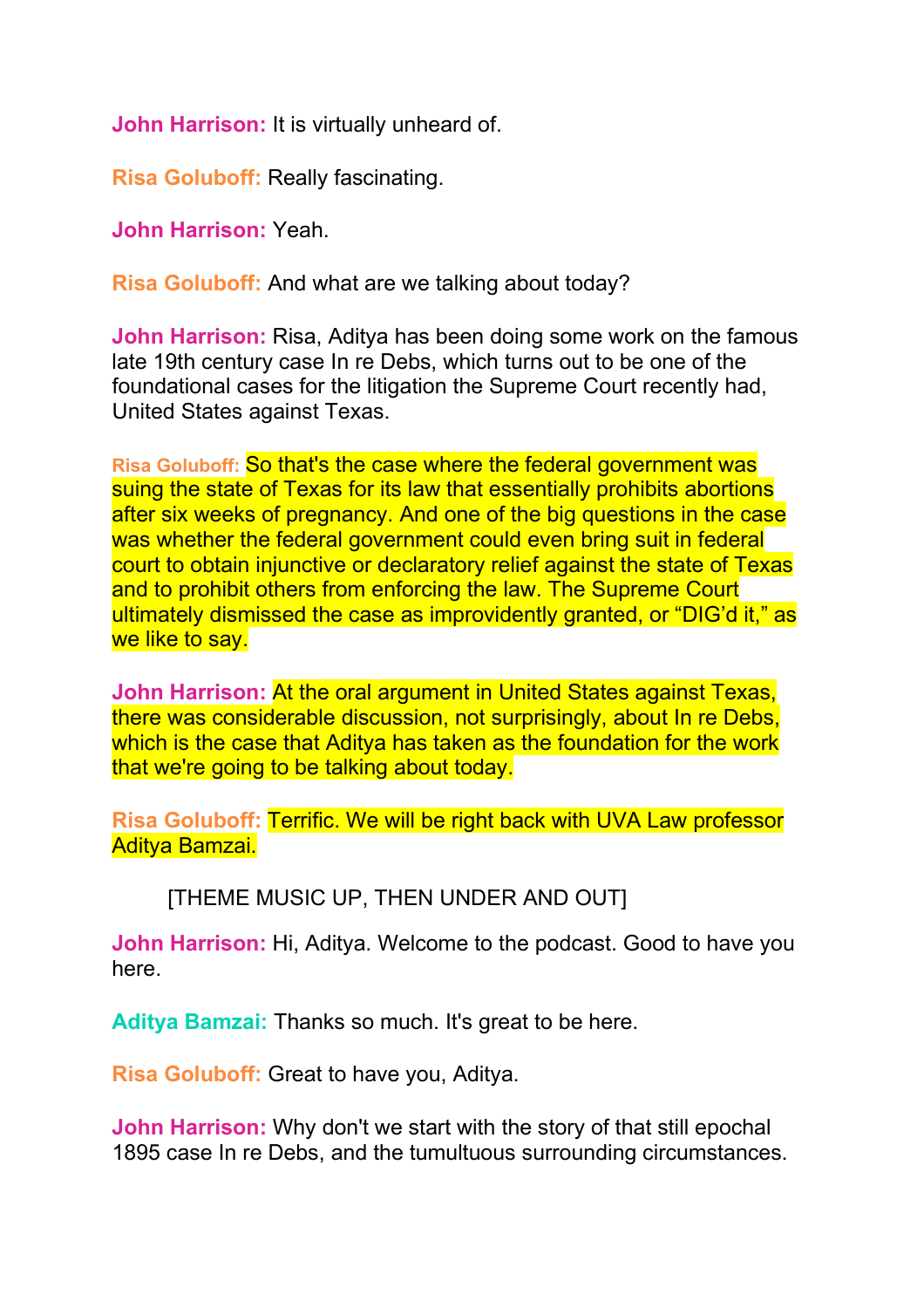# [BRING MUSIC IN HERE]

**Aditya Bamzai:** The backdrop is a series of depressions in 1873 and 1893 which we tend to forget about. And according to economists, the latter was comparable in some ways to the Great Depression, meaning that there was about a 30% unemployment rate – perhaps as high as 50% in certain industries like manufacturing and construction. And the immediate backdrop is about the Pullman Palace Car Company that manufactured sleeping cars, cars that accommodated something in the order of 26 million people a year, which meant that it effectively operated what was known as the largest hotel in the world because there were people sleeping in these cars while being transported on railway lines across the United States. In 1894, the Pullman company announces a number of austerity measures. It reduces wages by 17 to 40% or thereabouts. It doesn't at the same time, lower rents at company-owned housing.

# [FADE MUSIC OUT HERE]

**Risa Goluboff:** Pullman, Ohio was actually a literal company town, right?

#### **Aditya Bamzai:** Yes.

**Risa Goluboff:** So this wasn't just any housing. It was the housing that the Pullman company itself provided for its workers. So the company could have chosen to lower housing prices at the same time that it lowered wages, but they didn't do that. So these two things are linked.

**Aditya Bamzai:** That's correct. The upshot is that the Railway Union votes to authorize a strike in 1894.

# [BRING MUSIC IN HERE]

**Aditya Bamzai:** And initially the strike is a strike about the Pullman company itself, but later on, the ARU authorizes a strike for all union members that work on railways in the United States. And at the time, the union had about 150,000 people in 465 or so locations across the United States. What happens in the immediate aftermath of the authorization of the strike is that railroad traffic – it's paralyzed across the United States.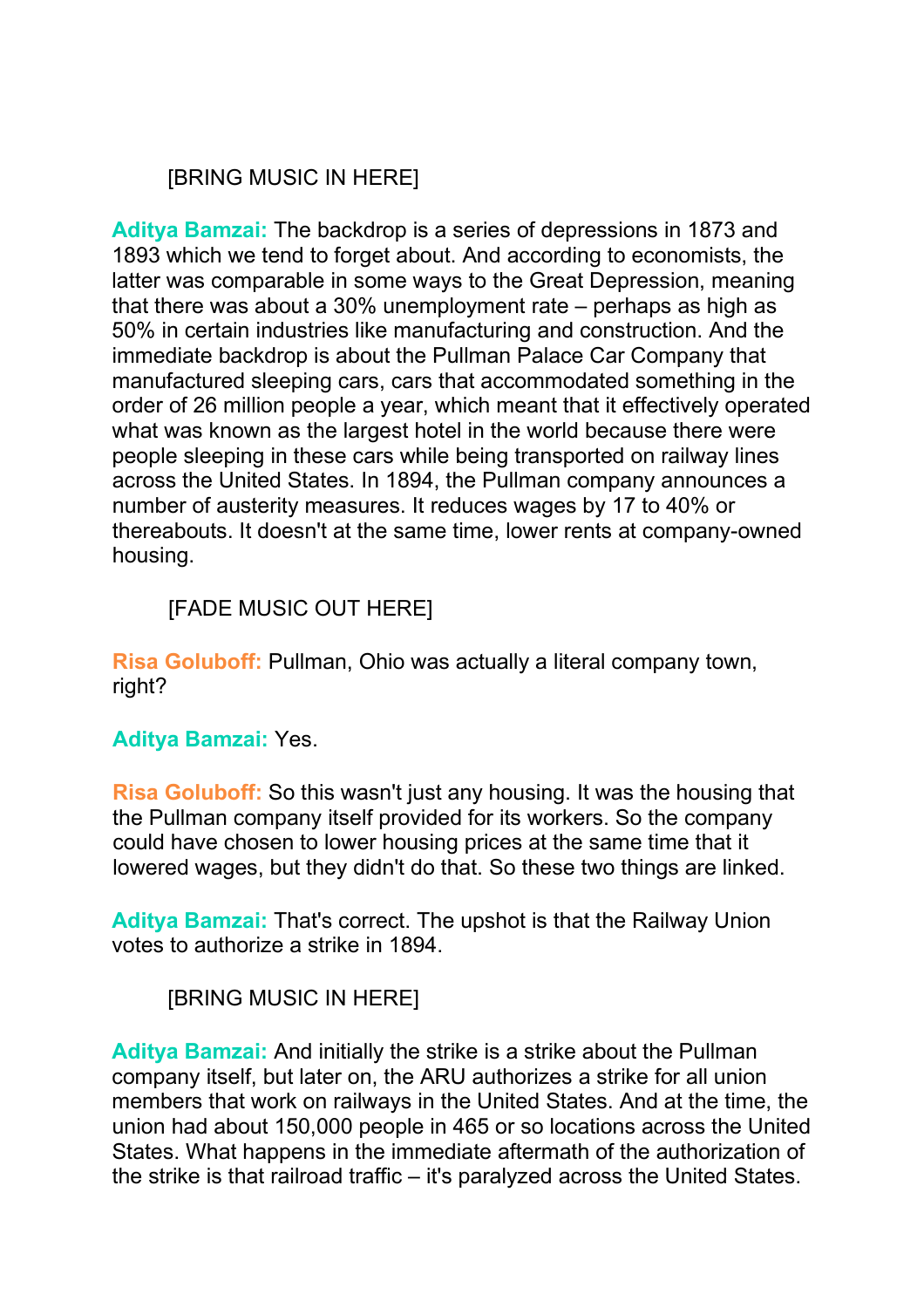**Risa Goluboff:** And we're talking about a period of time when there was no interstate highway system.

**Aditya Bamzai:** Yes.

**Risa Goluboff:** The railroad was the principle means of transportation for everything – of food and fuel and livestock across the entire country. So this was a really big deal.

**Aditya Bamzai:** That's correct.

[FADE MUSIC OUT HERE]

**John Harrison:** And Aditya am I remembering right that there was enough violence associated with the strike that it caused President Cleveland literally to read the riot act, that is to issue a proclamation that everybody involved in the violence was to return peaceably to their homes and stop publicly assembling?

**Aditya Bamzai:** Yes! The attorney general, a gentleman named Richard Olney, he goes to court and he obtains an injunction against the continuation of the strike. And the order prohibits the members of the ARU, the American Railway Union, from interfering with the operations of the railway system. And that's the genesis of the court proceedings that ultimately result in the Debs case at the Supreme Court.

**Risa Goluboff:** For listeners who may not know, who was Eugene Debs?

**Aditya Bamzai:** The head of the American Railway Union who goes on to become this five-time presidential candidate.

**Risa Goluboff:** For the Socialist Party, right?

**Aditya Bamzai:** That's right. And that allows us to, to just have a little side note on Debs' counsel.

**John Harrison:** That's a good part of this story.

**Aditya Bamzai:** The first is the famous attorney Clarence Darrow who then, of course, goes on to litigate famous cases like the Leopold and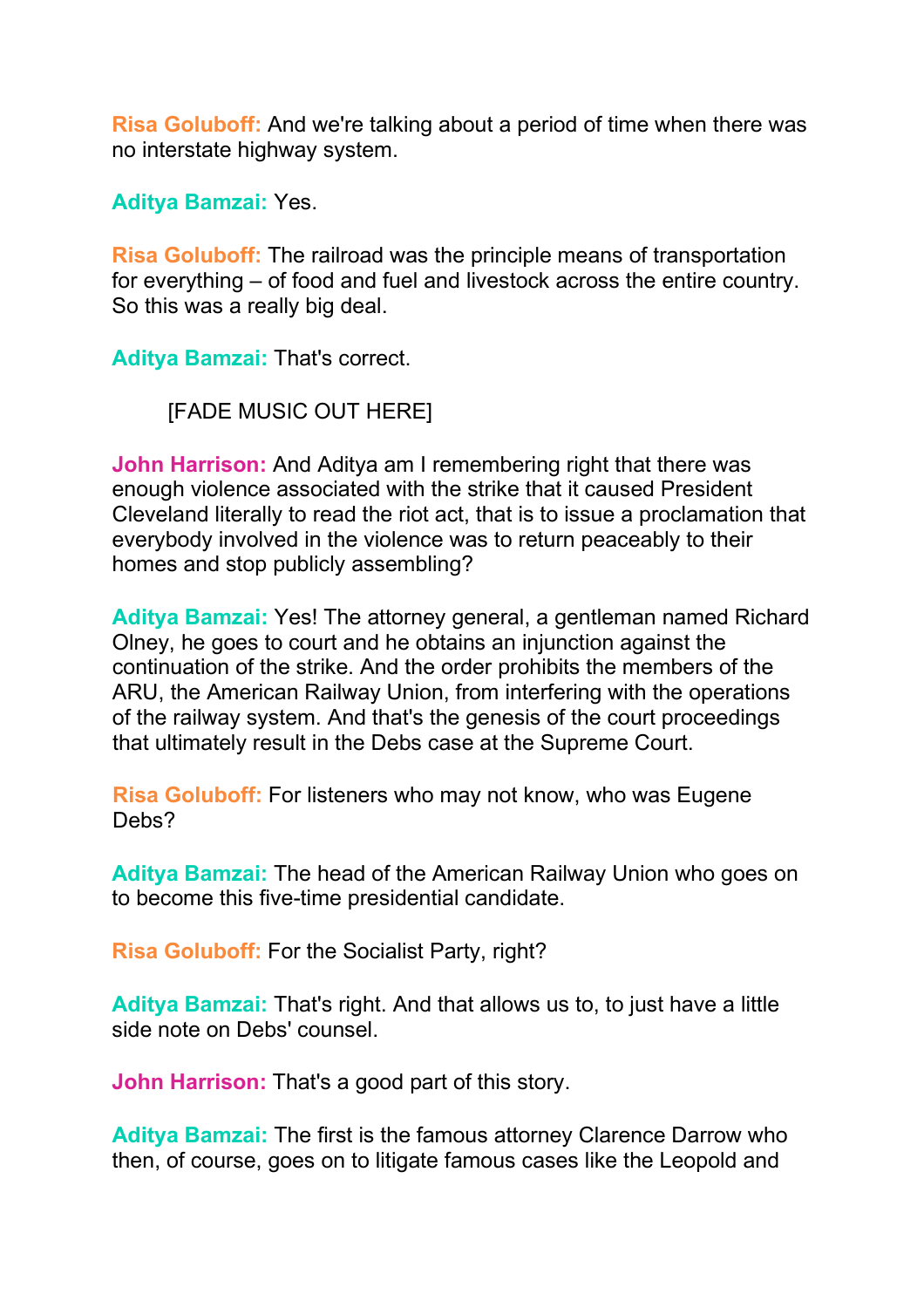Loeb murder trial, and the Scopes monkey trial and becomes a famous civil libertarian lawyer.

#### **[BIOGRAPHY - CLARENCE DARROW](https://www.youtube.com/watch?v=tk1hLjvt0Rg)**

**Mike Wallace:** … and he became a giant. His name was Clarence Darrow, and this is his biography. **Risa Goluboff:** And who was he working for?

**Aditya Bamzai:** He was working for Debs.

**Risa Goluboff:** Okay.

**Aditya Bamzai:** And the second lawyer that's worth flagging for everybody is Lyman Trumbull, who had served as a senator from the Republican Party during the Civil War and famously co-writes the 13th Amendment to the Constitution. And Trumbull would have been 81 at the time. Darrow would have been about 37 years old. This is obviously something that is happening at the start of Darrow's career and at the tail end of Trumble's career. Two incredibly titanic figures in American law who were working on this case.

**Risa Goluboff:** Now we're a legal audience, but this isn't only about something going on in the courts. It's about President Cleveland sending troops to deal with the strikers. Tell us a little bit more about that.

[BRING MUSIC IN HERE]

**Aditya Bamzai:** Ultimately thousands of troops are deployed to Pullman, Illinois. There was a significant risk mentioned by Debs. He calls this almost the start of a new Civil War. And the crowds in Pullman upon seeing the troops, they respond by stoning, tipping over, looting, burning railway cars. And ultimately 2,000 cars are destroyed, somewhere in the order of 20 people died.

[FADE MUSIC OUT HERE]

**Risa Goluboff:** So talk to us about how the federal government gets into court.

**Aditya Bamzai:** The federal government has a narrower and a broader theory and the narrower theory prevails in the lower courts. And that's because the strike is occurring in 1894 and it's in the immediate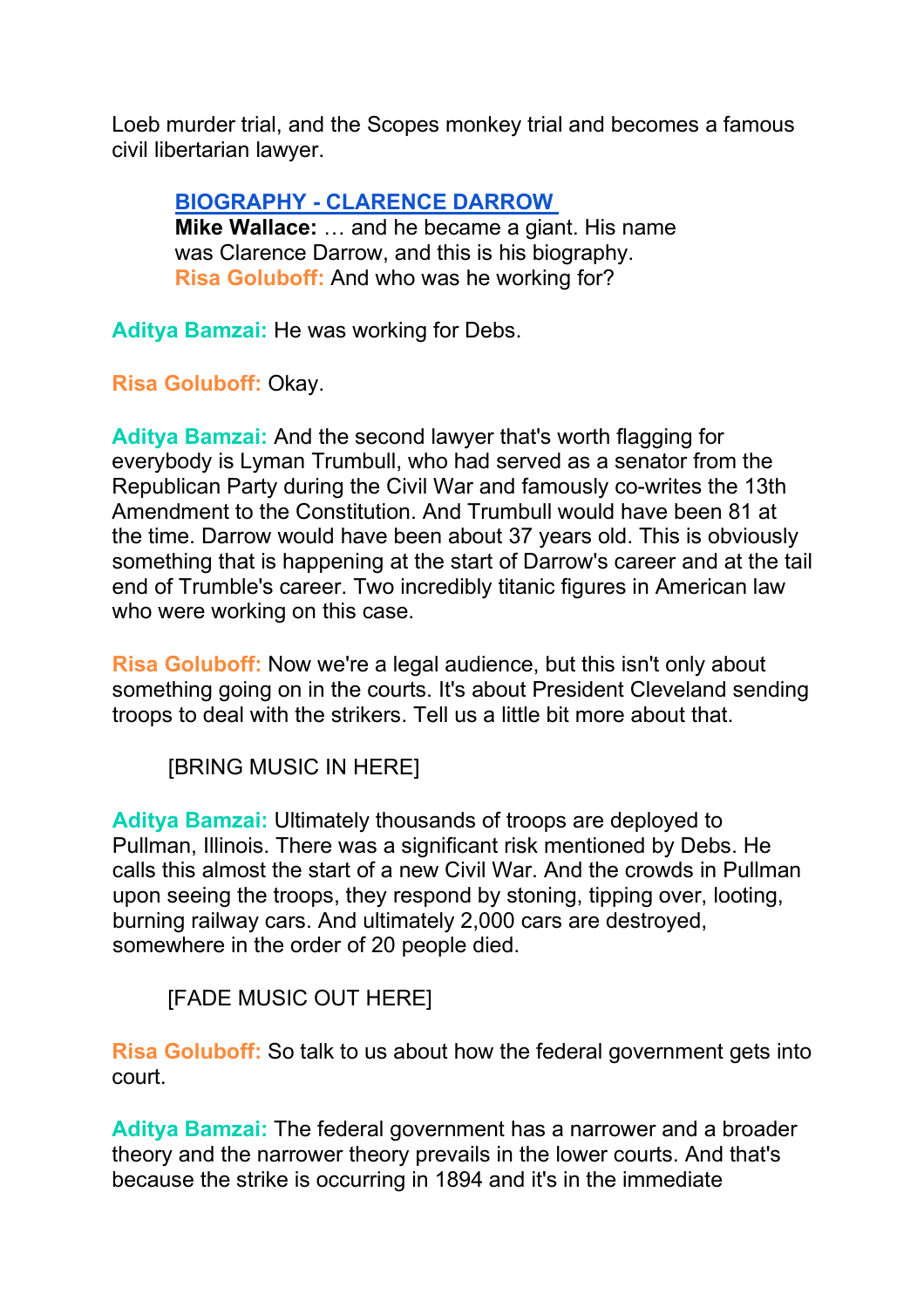aftermath of the passage of the famous Sherman Antitrust Act of 1890. And the federal government initially styles its action to, uh, enjoin the Pullman labor strike as an enforcement action of the Sherman Antitrust Act. And the idea is that the Sherman Antitrust Act prohibits participating in a conspiracy to restrain trade. This is one of the first enforcement actions under the Sherman Antitrust Act, something that we think of nowadays as dealing with different topics altogether.

**Risa Goluboff:** So the lower courts relied on the Sherman Antitrust Act. We know that's not what happened in the Supreme Court, so why not? What happens in the Supreme Court?

**Aditya Bamzai:** It expressly disavows reliance on the Sherman Antitrust Act and instead rests on what it believed to be a broader principle. And exactly what that broader principle is is disputed.

**Risa Goluboff:** That's the big question, right?

**Aditya Bamzai:** That is in fact the big question.

[Laughing]

**Aditya Bamzai:** The reason why it's a big question is because, um, the federal government arguably was hemmed in, in the sense that it had to establish that it had an interest in property before it could obtain an injunction.

**Risa Goluboff:** Right, so the federal government needed to show that it had a real interest in this case, and the question obviously is what kind of an interest was it required to show before it would be allowed to sue?

**Aditya Bamzai:** That was the argument that Debs' lawyers made: the injunction was improper and the federal government lacked a property interest.

**John Harrison:** Aditya, if you could tell us a little bit about sort of, both the narrower and the broader kinds of property type interests that the United States tried to rely on in In re Debs, given that it was dealing with this longstanding equity requirement that the plaintiff had some kind of property interest and not just any kind of legal interest.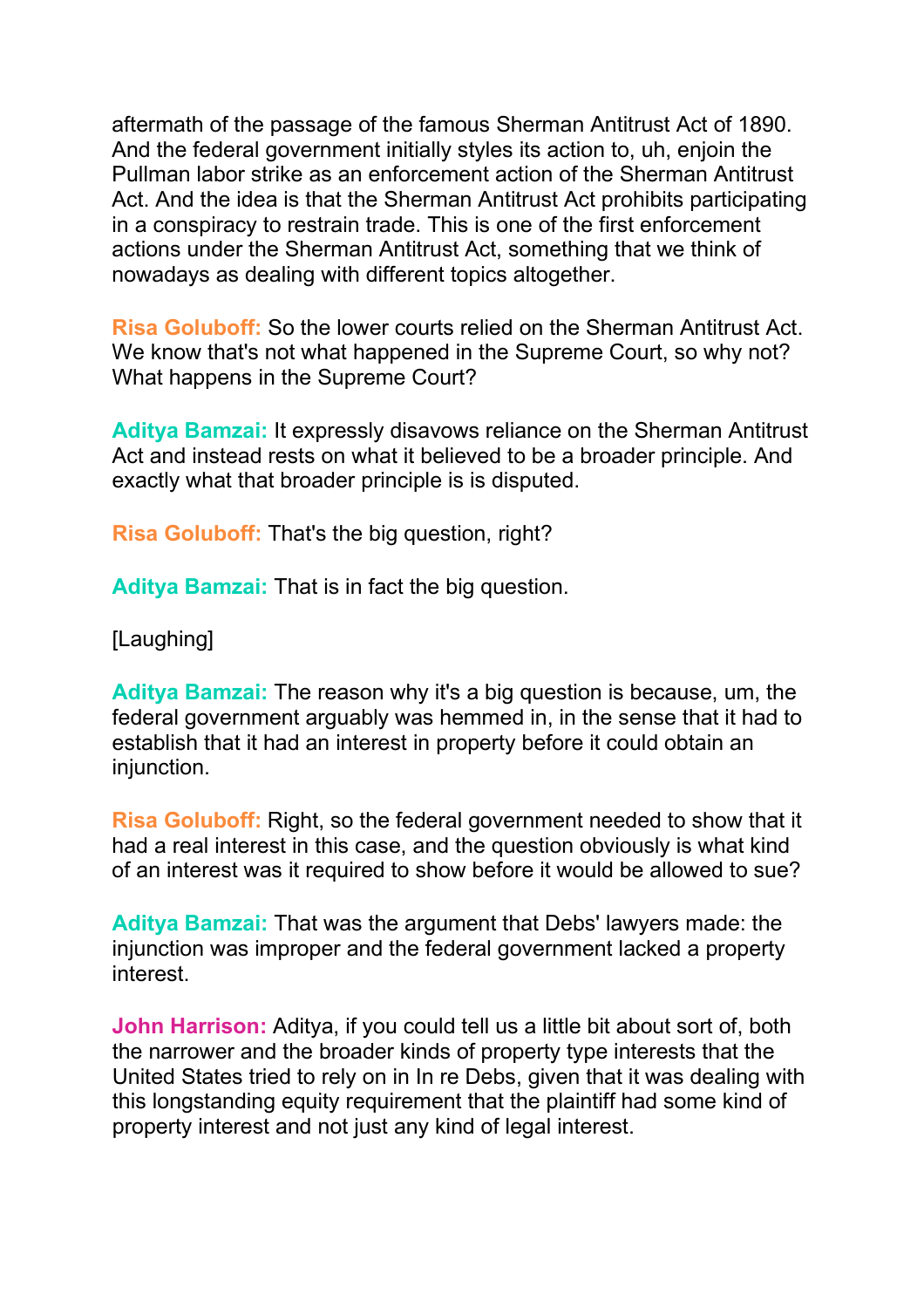**Aditya Bamzai:** Right. So even with respect to property interests, there is what might be thought of as a narrower and a broader reading of the government's theory. Because there was a part of the government's theory that said what's being enjoined here is disturbing the railway system and the railway system distributes the government's mails. That is the property that we have and we're supposed to protect as the federal government.

**John Harrison:** Which you might say is kind of like sending Al Capone to jail for tax evasion.

**Aditya Bamzai:** That's certainly true. I hadn't thought of that as an analogy. It does make some sense.

### [Laughing]

**Aditya Bamzai:** The court could have rested its authority on this ground alone. Could have said, well, it's the mail system and the interest of the United States government has in protecting the mails that authorizes this equitable lawsuit. But the court doesn't do that. It says we acknowledge this interest, but we don't care to place our decision upon this ground alone. And instead then goes on to speak more broadly about the types of interests that a sovereign entity has. And here is where it's quite disputed exactly what the court is saying and has been disputed for over a hundred years. And if we just look at the court's opinion, court says, well, a sovereign entity has the right to apply to its own courts for any proper assistance, wherever there's an injury to the general welfare. And that sounds awfully broad.

#### **Risa Goluboff:** It's broad.

**Aditya Bamzai:** It sounds as though the government can bring a lawsuit anytime that it identifies an injury to the general welfare. And then there are other parts of the opinion that seem to suggest that even though the government doesn't have to identify an interest in its own property, as such, what it has to identify is something akin to a proprietary style interest that affects the public. And here the court draws an analogy to cases to abate a public nuisance. Uh, and it views the Pullman strike as a public nuisance, where the striking members of the union are standing in the ways, public ways. And the court says, that's what we mean when we speak of the type of interest that the federal government can vindicate in equity.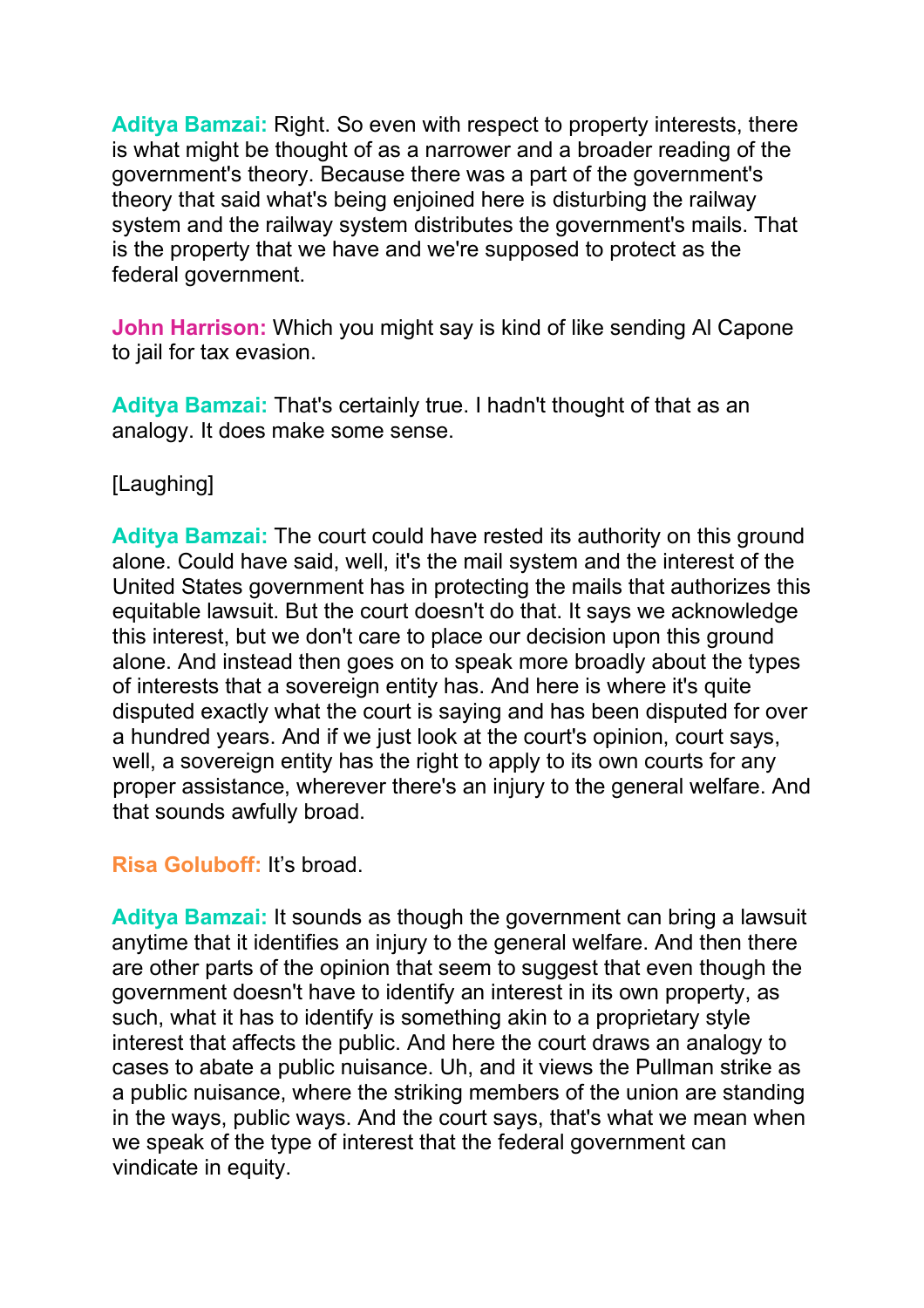**John Harrison:** Aditya on this broader-than-just-the-mails, but still somewhat narrow view, what the court was thinking is that for certain purposes, the federal government is something like the owner of both navigable waterways, and by the end of the 19th century, the railroads. That the public has a sort of proprietary interest in the free flow of interstate commerce, as they later would say. And that the government stands for the public, but it remains a proprietary type interest. Is that the theory?

**Aditya Bamzai:** That is at least a plausible reading of this part of the court's opinion. The court cites a number of cases related to navigable waters in reaching this conclusion. I think the court is effectively saying, you know, by the end of the 20th century, the federal government has a comparable interest in the railway system, even though they don't own the railways. Those railways are owned by others.

**John Harrison:** How close did In re Debs come to saying – because this is a very important question today – that that pure sovereign interest is the kind of proprietary interest that an equitable remedy can protect?

**Aditya Bamzai:** It all turns on the following language, which is whether when the court says that the federal government has a right to apply to its own courts for assistance in order to stop injury to the general welfare, whether that was the principle that the court was embracing. And if in fact that was the principle the court was embracing, then that does seem to cut out some of the more traditional limits that might've been placed on this type of equitable action in the past.

**Risa Goluboff:** All right, so in Debs itself, the court enjoins the strike, and it's a huge, massive controversy.

**Aditya Bamzai:** That's certainly an understatement. It is a massive, massive controversy.

**Risa Goluboff:** Huge, massive is understated.

[Laughing]

**Risa Goluboff:** What does the court do and what is the response to what the court does?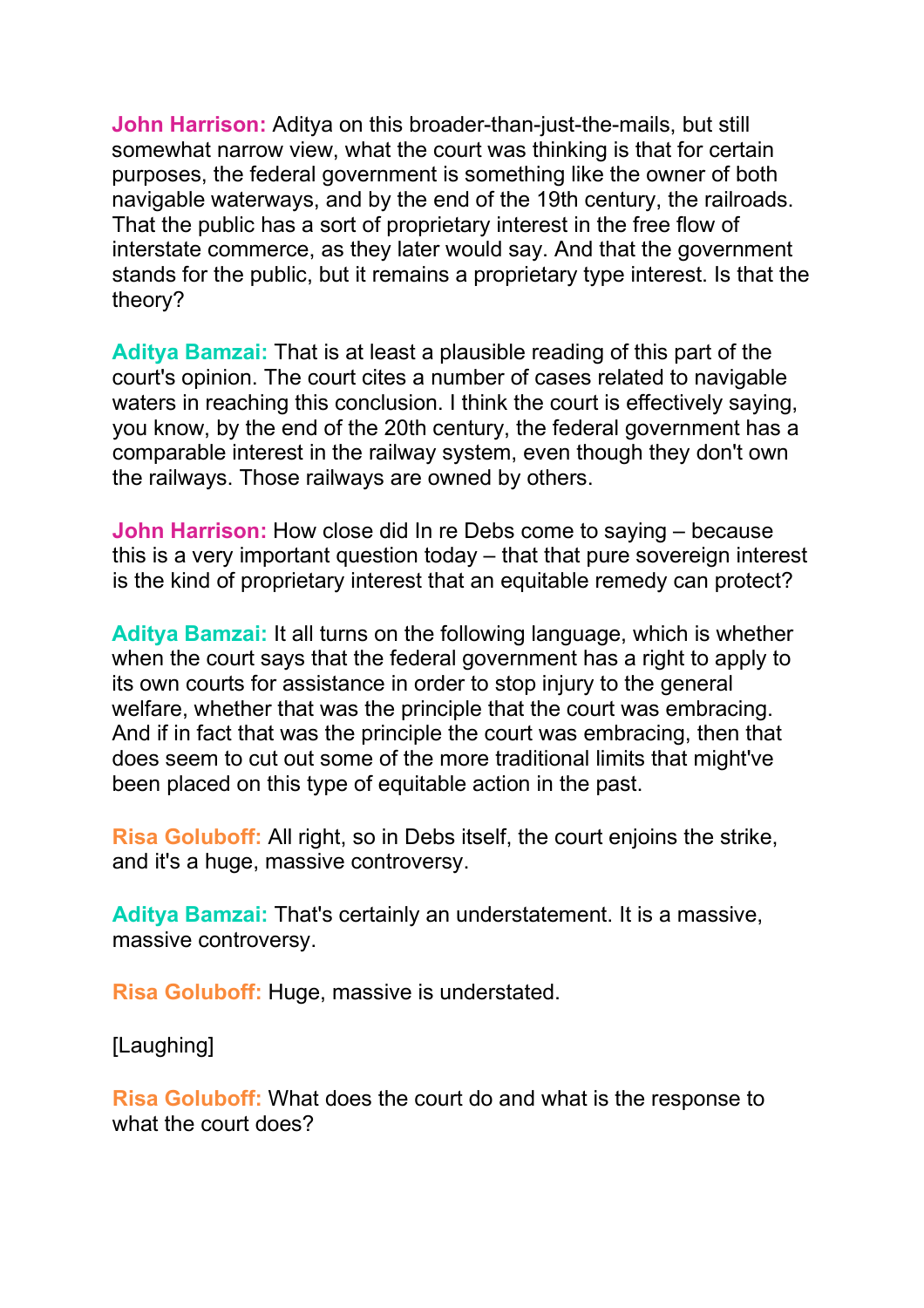**Aditya Bamzai:** What the court had done at the trial level was to issue an injunction that prohibited members of the ARU from interfering with the railway system. The federal government then pursued a criminal case against Debs. And Debs is criminally charged by a federal grand jury for being in contempt of the injunction. He's imprisoned, and the case that ultimately makes it to the Supreme Court Is the result of his petition for habeas corpus. The upshot is that it appears as though actually the indictment and the imprisonment and, and all of the effects of that ultimately really tamped down the strike, which dissipates in the immediate aftermath of the initial proceedings.

**John Harrison:** And In re Debs is In RE Debs because it's a habeas proceeding, just like Ex Parte Young is Ex Parte Young because it's a habeas proceeding.

**Aditya Bamzai:** That's exactly right. The aftermath of Debs beyond the dissipation of the strike is interesting in several respects. We celebrate Labor Day every year.

[BRING MUSIC IN HERE]

**Aditya Bamzai:** Labor Day as a federal holiday has its origins in legislation that's enacted in the immediate aftermath of the Pullman railway strike.

[BRING MUSIC UP, THEN UNDER]

**Aditya Bamzai:** President Grover Cleveland signs into law a statute that recognizes Labor Day as a holiday.

**Risa Goluboff:** And that's an effort to mollify labor given the losses that they had just experienced?

**Aditya Bamzai:** Yes. In the moment, members of Congress are looking for ways to ensure that things don't spiral out of control.

[BRING MUSIC UP, THEN OUT]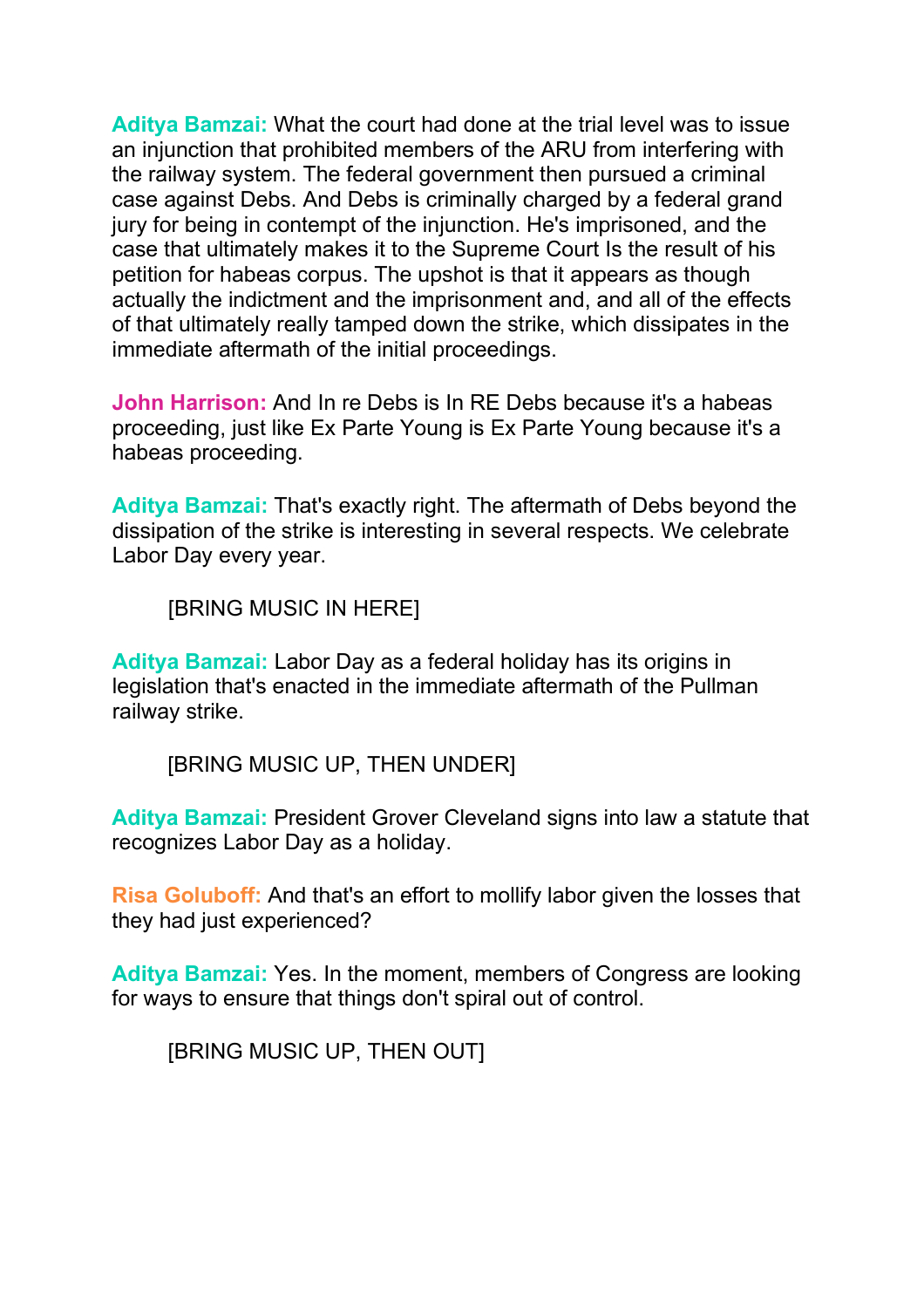**John Harrison:** Should we move to the labor injunction and sort of the long and bitter struggle over labor injunction to some extent growing out of Debs?

**Aditya Bamzai:** The other aspects of the aftermath here are the reactions to the type of injunction that the court in Debs blesses, which becomes a really important, effective tool that the government and industry has to stop workers from striking during this era. And I think that the best way that I can illustrate just how important this is to the time period is that Debs was decided in 1895, and when we look at the platform of the Democratic Party in 1896, we see there's a provision that says that "we denounce government by injunction as a new and highly dangerous form of oppression by which federal judges, in contempt of the laws of the states and rights of citizens, become at once legislators, judges, and executioners." Obviously referring to the Debs case and other like cases that arise at around the same time period.

**Risa Goluboff:** It's pretty unusual for something like that to make a political party platform, I would guess.

**Aditya Bamzai:** Not only that Risa, but if you look a few decades to the state of the union speech that's given by then-president William Howard Taft in 1909, he proposes that Congress enact a statute forbidding the issuing of any injunction or restraining order by a federal court without previous notice and a reasonable opportunity to be heard on behalf of the parties to be enjoined. Something again, that seems to be a response to the Debs case, and it's one of the rare, perhaps only instances where a president has spoken about the scope of equity in a state of the union address. But there's this other aspect to Debs, which is one that every civil procedure student can understand and reflect on. And that is that the injunction that is issued in Debs purports to enjoin everybody who has notice of it. Those are people who never had a chance to step into court and vindicate and litigate their own interests and perhaps their own objections to the injunction.

#### **John Harrison:** Right.

**Aditya Bamzai:** This whole question of whether a party who is going to be bound by a judgment in federal court must receive notice and an opportunity to be heard is an issue that the court confronts again in a variety of cases some decades later, and I think that's in fact, an important part of the Debs litigation.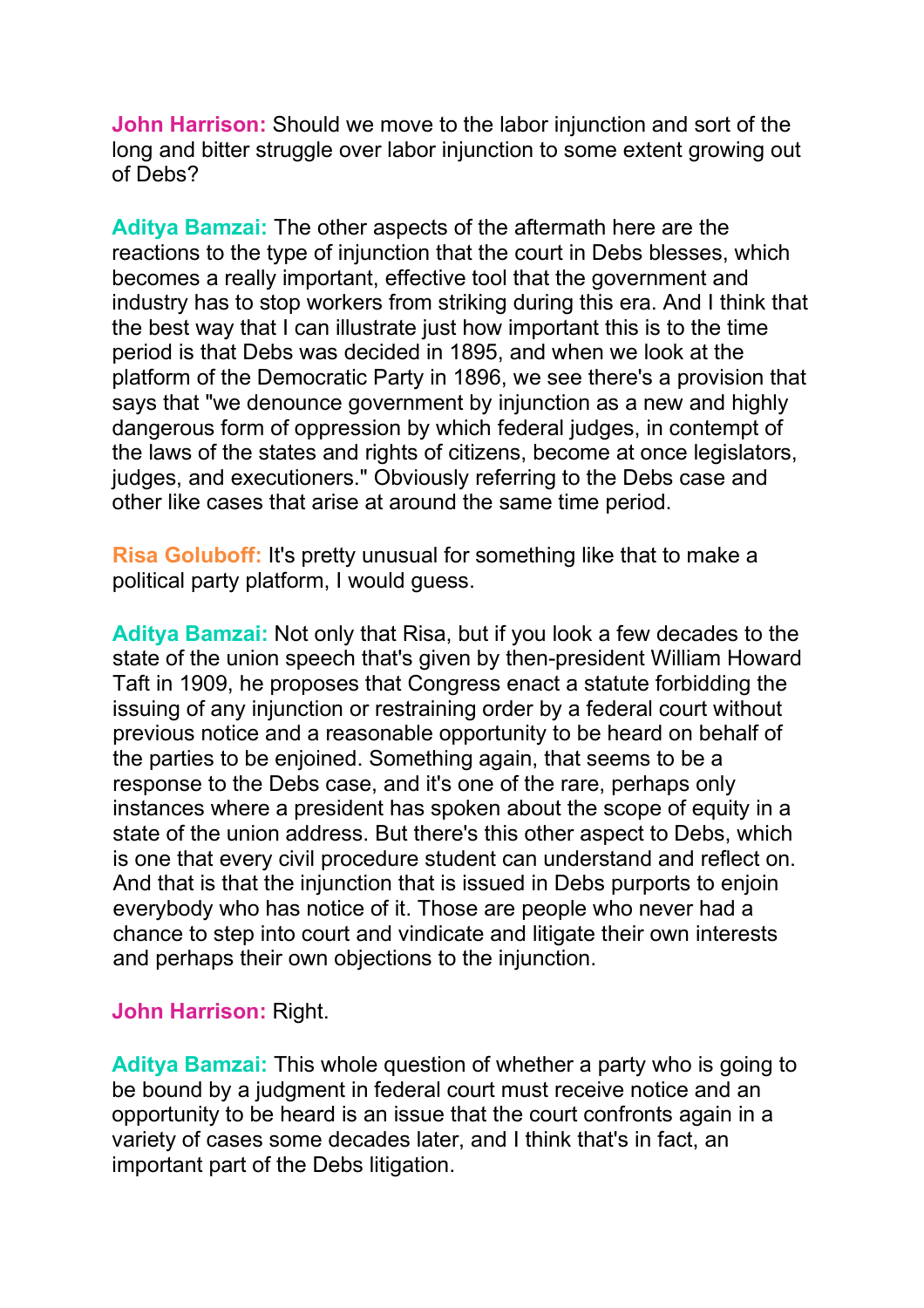**Risa Goluboff:** Hey Common Law listeners, I have to interject here and confess that we recorded this part of the conversation BEFORE the Supreme Court dismissed United States versus Texas as improvidently granted, so you might notice that our verb tenses are a little outdated. OK, back to the episode.

**John Harrison:** Aditya, why is the question of equity that's at issue in United States against Texas so connected to In re Debs? Why is that old question back again today?

**Aditya Bamzai:** United States versus Texas is a case that was brought by the United States, invoking its authority to bring lawsuits in equity.

#### **UNITED STATES [v. TEXAS](https://www.oyez.org/cases/2021/21-588)**

**Justice John G. Roberts, Jr.:** We'll hear argument next in Case 21-588, United States versus Texas.

**Aditya Bamzai:** And the primary authority that the federal government relies on in its brief is in fact, In re Debs.

#### **UNITED STATES [v. TEXAS](https://www.oyez.org/cases/2021/21-588)**

**Amy Coney Barrett:** You're asking just for the same injunction in your suit but just acknowledging that the United States has the ability to bring this kind of In re Debs suit?

**Elizabeth B. Prelogar:** Well, I think that it's important to separate out the question of authority to sue with what kind of relief might be appropriate.

**Risa Goluboff:** Why is it that the United States is the one suing as opposed to, you know, some person in Texas who would be covered by the law?

**Aditya Bamzai:** Right. So a clinic has in fact also sued, but there are various limitations on the rights of private parties to bring lawsuits that the state of Texas can raise.

**Risa Goluboff:** As part of the statute itself.

**Aditya Bamzai:** There are various limits as part of jurisdictional doctrines state of Texas might be able to raise against private parties.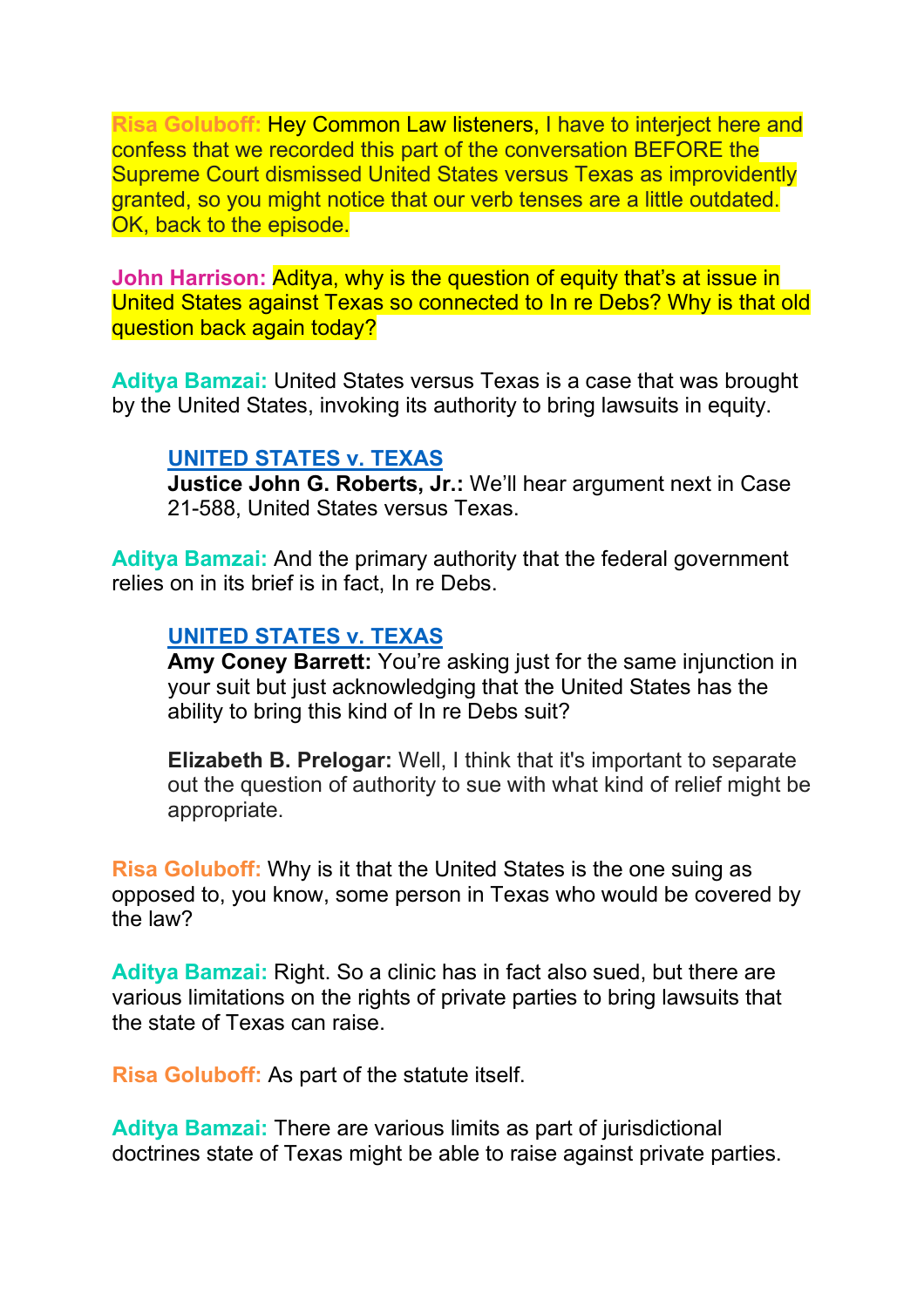**John Harrison:** Like sovereign immunity.

**Aditya Bamzai:** Sovereign immunity, for example.

**John Harrison:** Texas doesn't have immunity against the United States.

**Aditya Bamzai:** So the federal government would not be subject to some of those limits. And the federal government in parallel with private parties has brought this action to vindicate what we might describe as its sovereign interest or what the state of Texas describes as, hey, that's simply the interest of the private parties who should be bringing their own lawsuit.

**John Harrison:** So what reading of In re Debs did the United States want in the case against Texas?

**Aditya Bamzai:** So the United States in the case wants the broader reading. And the United States argues that it has the ability to bring a lawsuit to vindicate interferences with the general welfare. So the United States in its brief says that Debs endorsed the principle that the United States may sue to protect its own interests.

**John Harrison:** And how is the government understanding its own interests there?

**Aditya Bamzai:** The federal government is saying that the interest that the Debs court blessed was not connected to that proprietary interest in mail nor to a proprietary interest, more broadly understood, but rather just sovereign interest generally for the protection of the general welfare.

**John Harrison:** So the question whether equitable relief is limited to protecting some kind of property type interest is very much still with us.

**Aditya Bamzai:** That's right. That seems to be at least one of the potential limiting principles that the Supreme Court will grapple with to the extent that it addresses this question, which is about whether, and when the federal government can bring these claims in equity.

**Risa Goluboff:** So Aditya, we've been talking all about, you know, what happens in the Supreme Court as if it's something that happens somewhere else to other people. But in fact, YOU have argued in front of the Supreme Court. Can you tell us a little bit about that?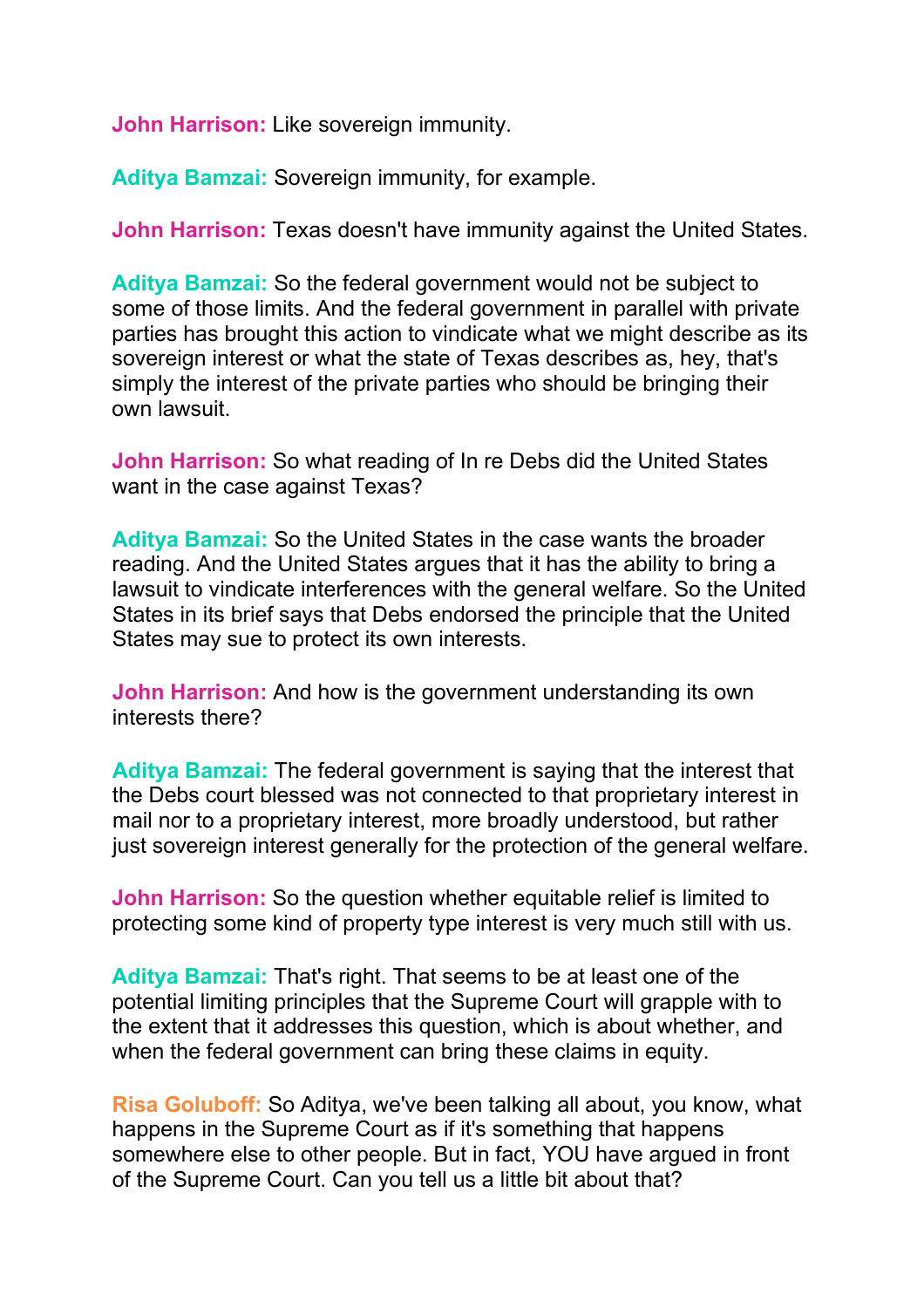**Aditya Bamzai:** I was a new professor and I was learning how to prep for various courses. And I had this idea with respect to a particular issue that was pending before the Supreme Court. Specifically, I had a jurisdictional objection to a certain category of cases that the court had been hearing. And it had just been in my mind for some years, but I thought there's no way that I should raise this to the court. I'm a nobody. I'm a, you know, first-year professor sitting here.

**Risa Goluboff:** Professor at UVA Law, not a nobody.

# [Laughing]

**Aditya Bamzai:** Well, um, it may surprise some of our students to think that we ever felt that way, but it is how I felt at that moment.

### [Laughing]

**Aditya Bamzai:** I ended up sitting next to Dan Ortiz, who is the director of our Supreme Court clinic at a particular luncheon at some point that semester. I said, look, there's this case that's pending, and I've had this idea for a couple of years. What do you think about it? And he looked over to me at the end of the lunch and he said, you should file that brief. You should do it. That conversation gave me the confidence to put it together. I went back to my office that evening and I started writing it out, file it, and the solicitor general spends many pages discussing the issue that I had raised that hadn't been raised in the litigation up to that point. And as a result, I file an additional motion telling the court that, look, I should get some oral argument time here, because this is an issue that is obviously at stake in this litigation, and it's not something that the parties had briefed until I raised the question.

**John Harrison:** And neither party took your position, which was that the court didn't have jurisdiction, right?

**Aditya Bamzai:** That is correct, yes. Both of the parties agreed that the court had jurisdiction. So I file the motion requesting oral argument time. I can remember so clearly. It was a Friday and as I came back to my office – it just so happens I'm down the hallway from some of our PR staff – and one of them told me you're getting calls already. And I said calls for what?

[Laughing]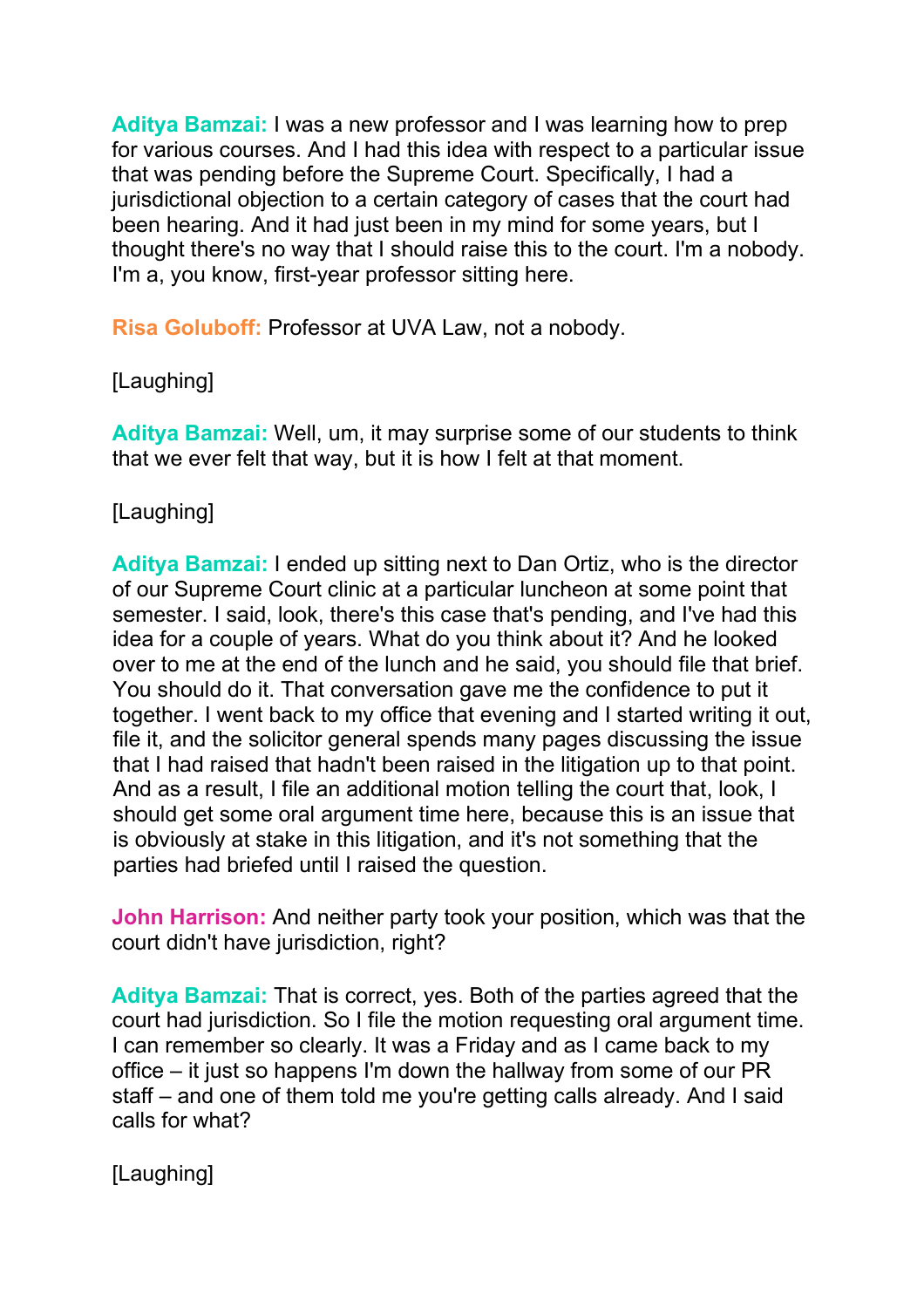**Aditya Bamzai:** And they said, oh, you haven't heard. The Supreme Court granted your motion to argue — okay, come to arguments 10 days from now. And so we did a crash course on how to do this type of argument with some moot courts from law school colleagues. It was an extremely memorable experience that I will never forget.

**Risa Goluboff:** Could you tell us a little bit about the issue on which you were an amicus?

**Aditya Bamzai:** Absolutely. Well, we might be familiar with a famous Supreme Court case called Marbury versus Madison. The case had arisen because James Madison would not deliver a commission that had been signed by the outgoing president, John Adams to William Marbury. And Marbury had sued in the Supreme Court to compel Madison to deliver the commission. And as you might recall from that case, the Supreme Court has original jurisdiction over certain types of cases and appellate jurisdiction over all others. And the court in Marbury had held that the original jurisdiction is limited to the categories that are specified within the constitution. And the appellate jurisdiction could NOT be exercised over James Madison, who was the secretary of state, but rather has to be exercised over some category of cases from courts.

**John Harrison:** So if they treated Madison as if he'd been a court, they could have accepted the case, but he wasn't a court, he was an executive official.

**Aditya Bamzai:** That's correct.

**John Harrison:** And how did the Supreme Court, after you filed amicus and had oral argument as amicus, which as we've said is extremely unusual, how did the Supreme Court resolve the case?

#### **ORTIZ V. UNITED STATES OPINION [ANNOUNCEMENT](https://www.oyez.org/cases/2017/16-1423)**

**Elena Kagan:** Professor Bamzai argued that our appellate jurisdiction doesn't cover cases coming from the CAAF. We spent quite a lot of our opinion addressing that argument.

**Aditya Bamzai:** So regrettably, the Supreme Court disagreed with me.

#### **ORTIZ V. UNITED STATES OPINION [ANNOUNCEMENT](https://www.oyez.org/cases/2017/16-1423)**

**Elena Kagan:** We reject that argument for a number of reasons taken together.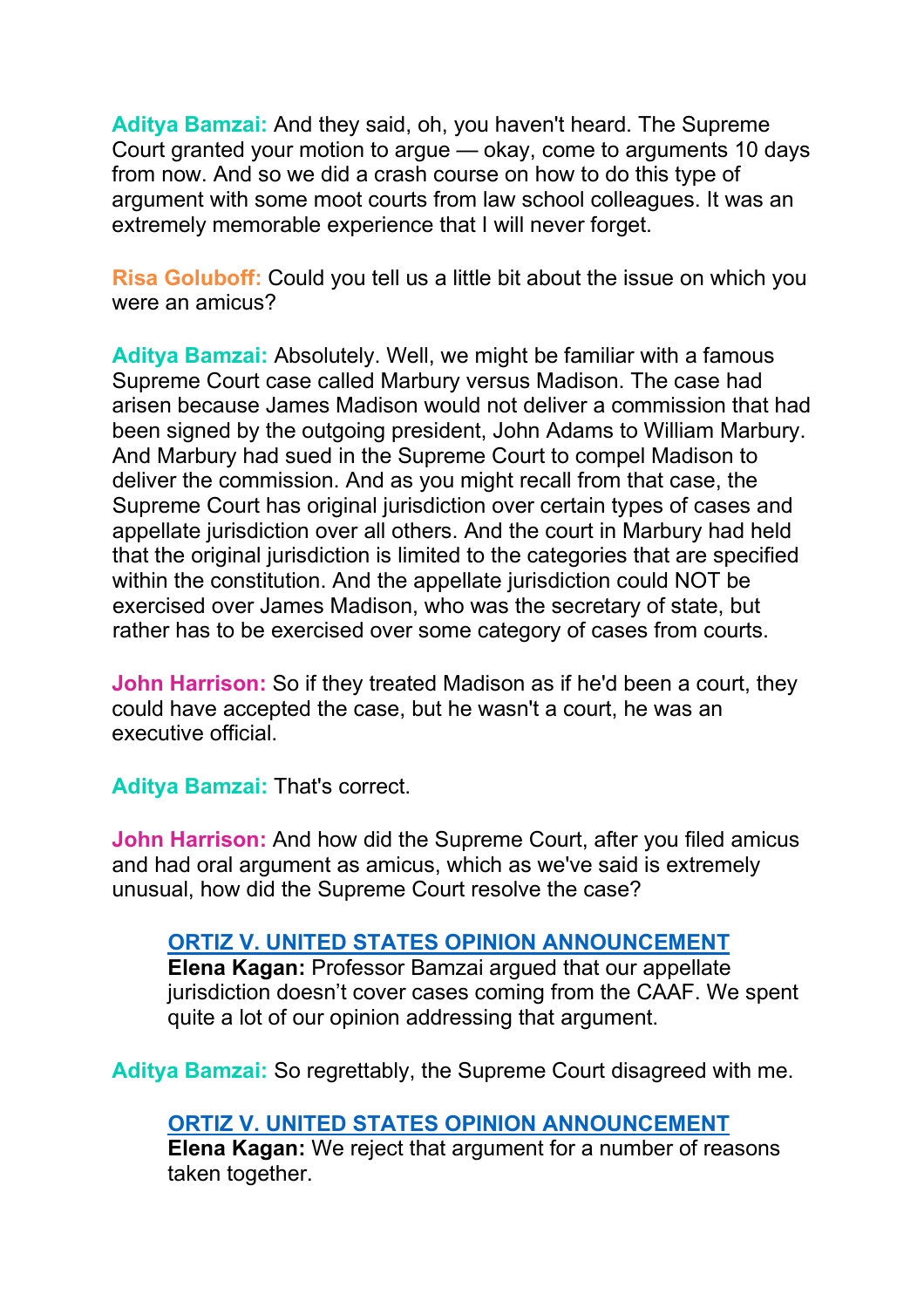**Aditya Bamzai:** Although there was in fact, a dissent by Justice Alito joined by Justice Gorsuch, that embraced the position that I had raised. It was encouraging to see how some of the same questions that I puzzled over were discussed. Certainly an episode that I'll never forget, and one of those issues that just keeps cropping up whenever I see a case come out of various independent adjudicatory bodies within the executive branch, or even within the military justice system. The set of issues that gets raised are deeply linked to the case that I had a role in, which is called Ortiz versus United States.

**John Harrison:** Well, you can't get away from Marbury against Madison.

**Aditya Bamzai:** No, we can't get away from it. I'll leave it at that.

**John Harrison:** Thanks, Aditya, this was great.

**Risa Goluboff:** Aditya, thank you so much for being here. This was just such a fascinating conversation. I really appreciate it.

**Aditya Bamzai:** Thanks, Risa. It's always fun to talk to both of you.

[THEME MUSIC IN AND UP, THEN UNDER AND OUT]

**Risa Goluboff:** So that was really interesting, John, and I learned a lot from Aditya and from you as I always do. So one thing I thought would be useful to highlight is why does the federal government feel the need to go into court in these kinds of cases? Right? What is it doing? What's it about? What does it think is at stake?

**John Harrison:** One very practical concern that was at stake in the 1890s in Debs was the national rail system. And it's important to remember railroads were the lifeblood of the American economy, and Chicago, where all this was happening, was a major rail hub. It's not like, you know, they also had O'Hare in those days. And so this was a serious issue and it was one of those issues that was federal and not just local. It was a major policy imperative.

**Risa Goluboff:** To go in a different direction from Debs, the case was so significant and in so many different ways, but one of the ways we haven't talked about yet is the kind of way federal jurisdiction more generally changes and the way federal court operations change in its wake. And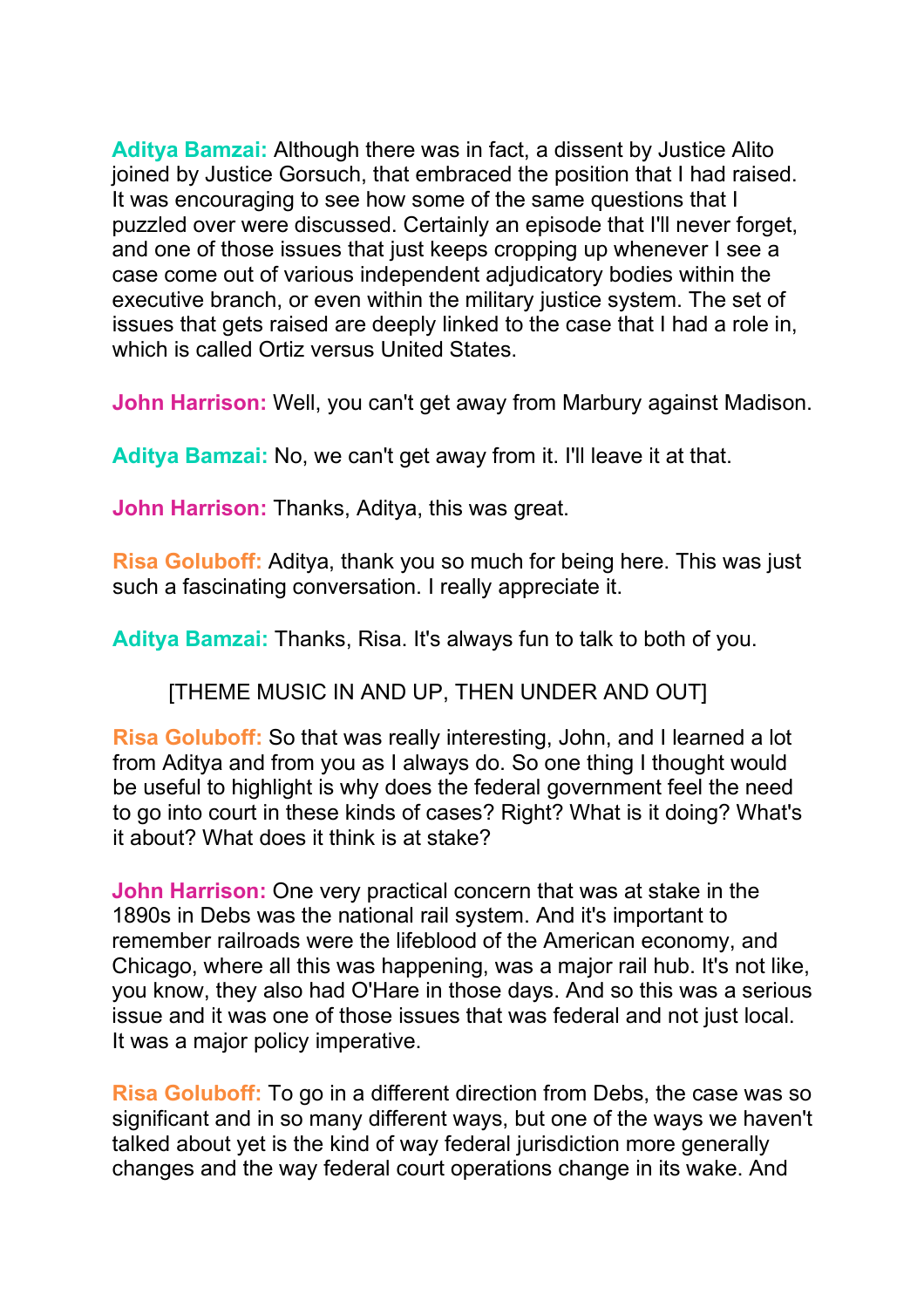that's the kind of congressional response to what's going on in the courts.

**John Harrison:** And it's always important to remember that a lot of these issues are first raised in litigation, where some party relies on some perhaps quite general source of authority, like In re Debs, the government had to come up with both a right that the court could vindicate and then a theory about why equitable remedies would be available for that. And then often Congress comes along and – because these are very often, very politically controversial issues – tries to regularize, systematize what is going on. And we saw some of that in a series of statutes about the jurisdiction of the lower federal courts in the 1890s and the first decade of the 20th century.

**Risa Goluboff:** And that includes, right, the creation of three-judge district courts, when the constitutionality of statutes, of federal statutes is at issue, right?

**John Harrison:** Arising out of another landmark case involving a railroad – Ex parte Young.

**Risa Goluboff:** That's a big one.

**John Harrison:** That's a big one in which the Supreme Court, again, extended the court's authority to deal with regulation, protecting what we call economic rights and used an innovative method in equity to provide that protection. And then people in Congress said, well, the federal courts are now all over state statutes, and so that shouldn't be done by one federal judge, it should be done by three. And that's how we got the three-judge district court.

**Risa Goluboff:** Well, once again, we prove the relevance of history to contemporary law and legal institutions.

**John Harrison:** I think another part of the story is that hostility by some judges to labor injunctions and the diversity jurisdiction of the federal courts on, in which they were mainly issued underlies another really important case involving a railroad, which is Erie against Tompkins.

**Risa Goluboff:** Now we've got Debs and Young and Erie. So say more about the last one.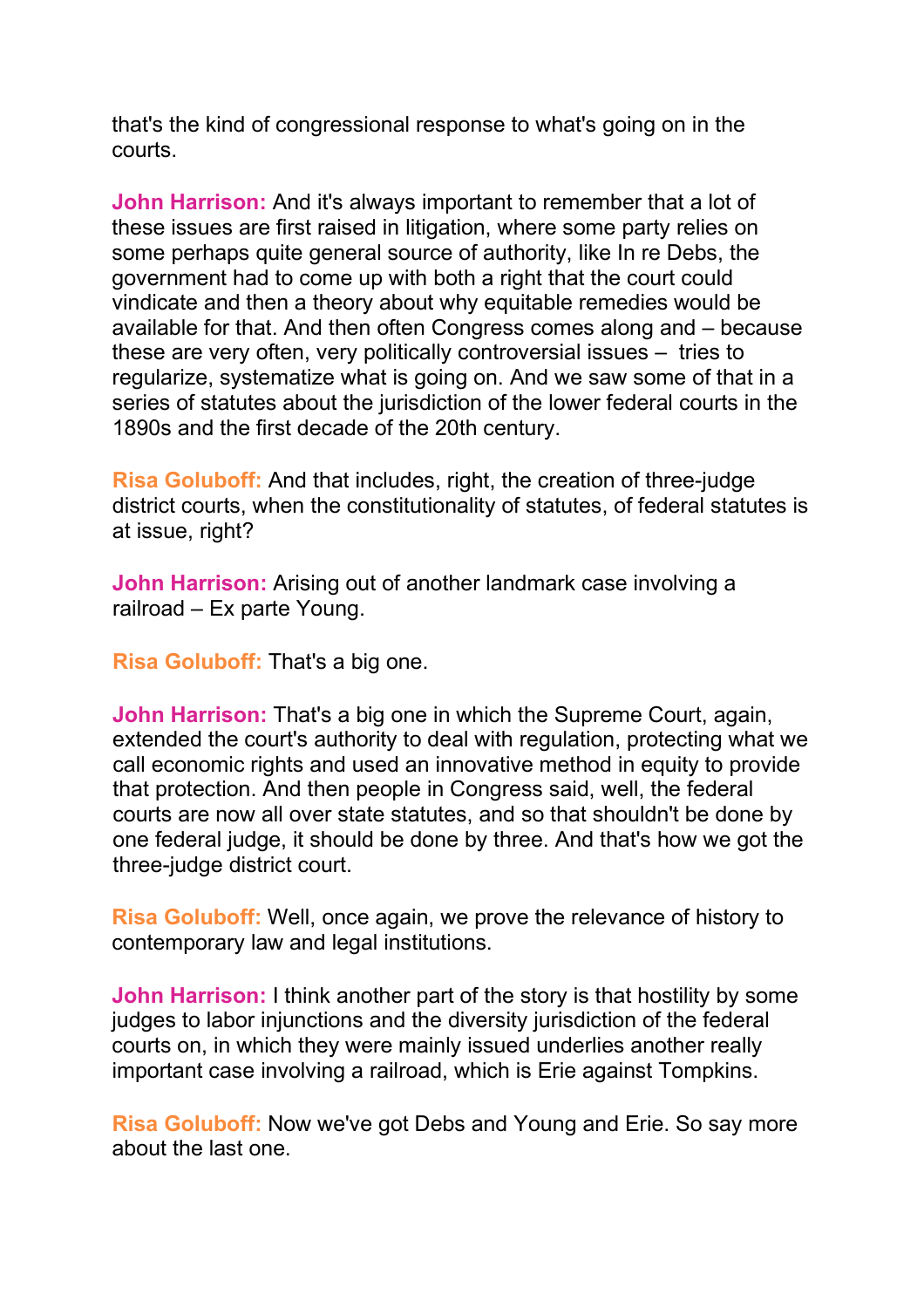**John Harrison:** All of them cases involving railroads. And of course, Erie is the case in which the court substantially rethought what it had been doing in applying principles of private law in the diversity jurisdiction that weren't the same that the state courts used and that a lot of people thought the federal courts designed in large part to favor, of course, the railroads.

**Risa Goluboff:** So all of this leads one to think that – two things, right? One, wow, the railroads were just way more important in so many different ways than I think we can conceive of today. And two, in so many legal ways, right? I mean, the facts make the law. This really does seem to be an area in which federal jurisdiction and federal courts – both in the doctrinal sense and also in the, you know, statutory sense, right – they're so productive of so much law that comes out of them.

**John Harrison:** And a lot of law that is not immediately obviously about railroads, like the jurisdictional principles we've been talking about, the equitable principles we've been talking about. And Erie revolutionized judicial federalism, but in part, the revolution was caused by concerns about the railroads.

**Risa Goluboff:** There's a book in there, John. Has anyone written that book, "The Railroads and Federal Jurisdiction"?

**John Harrison:** It has been written about. I don't know if anybody has put this particular combination together.

**Risa Goluboff:** Well, I think it's ripe for the picking.

**John Harrison:** I hope nobody thinks we're railroading the listeners.

**Risa Goluboff:** Oh. This riff really went off the rails, John.

[Laughing]

[THEME MUSIC IN, THEN UP, THEN UNDER]

**John Harrison:** That does it for this episode of Common Law. If you'd like more information on Aditya Bamzai's work on In re Debs, please visit our website Commonlawpodcast.com. There you'll also find previous episodes, links to our Twitter feed, and more.